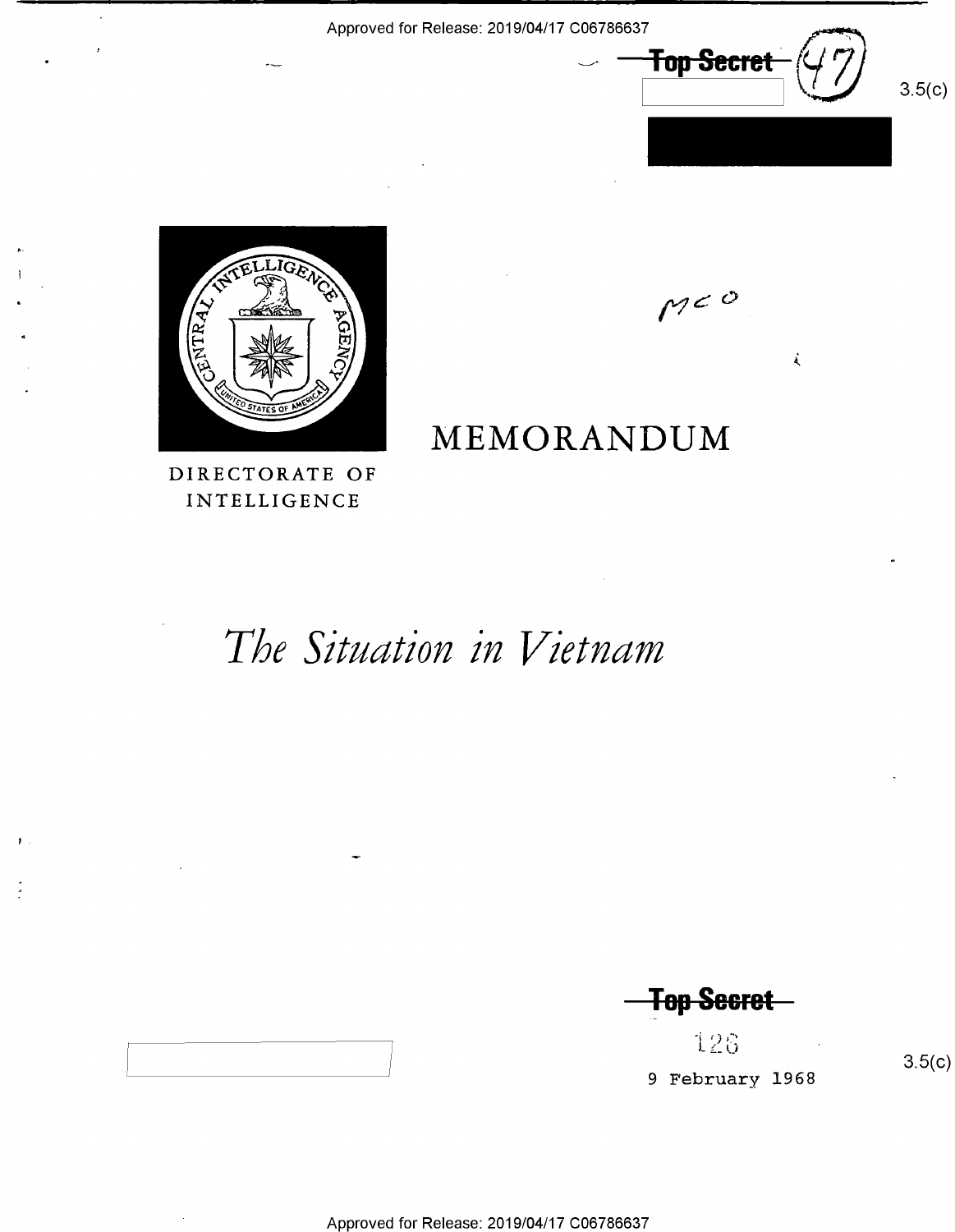

69569 2-68 CIA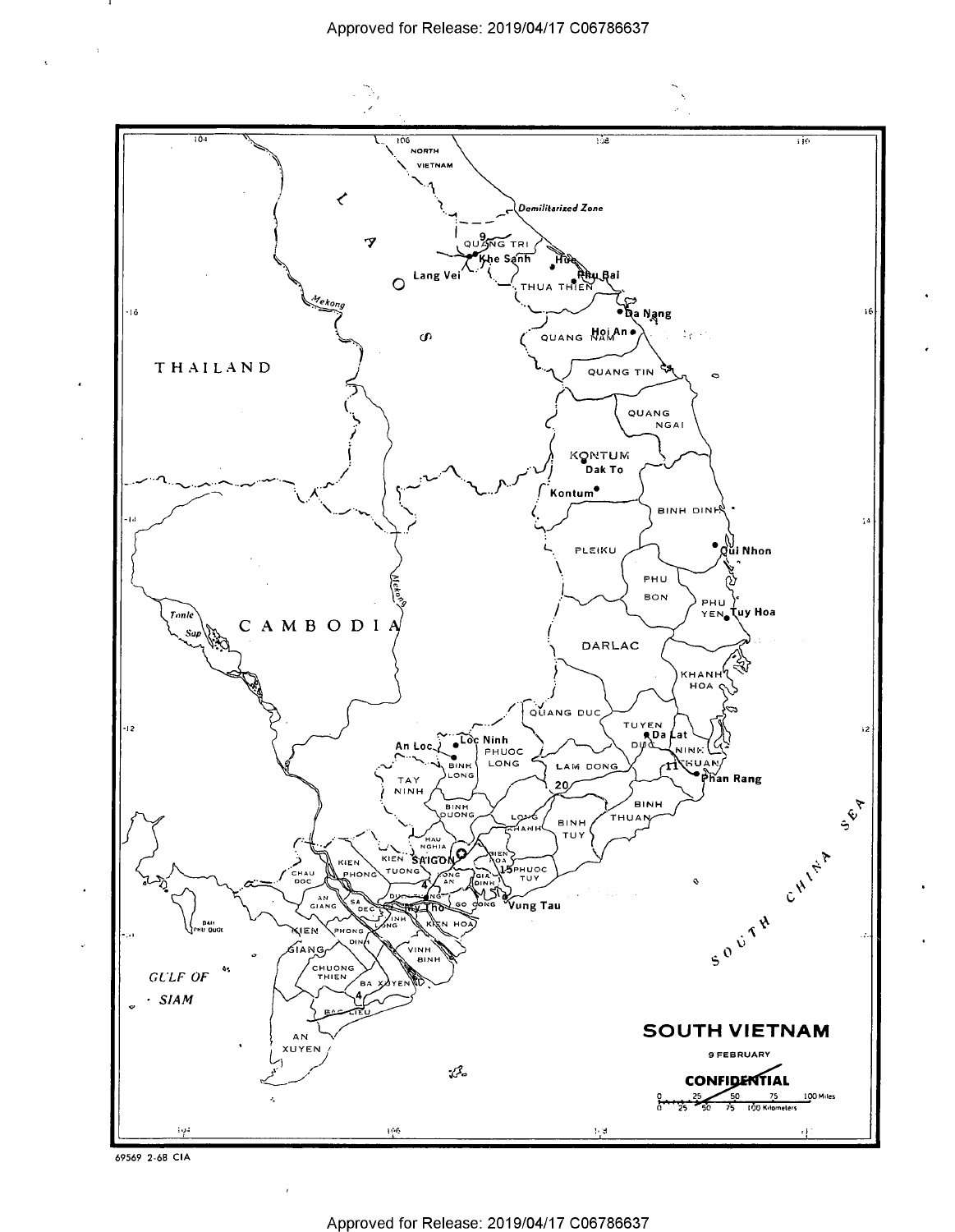<del>TOP SECRE</del>

 $\frac{1}{2}$  , s.5( $\frac{1}{2}$  , s.5( $\frac{1}{2}$  , s.5( $\frac{1}{2}$  , s.5( $\frac{1}{2}$  , s.5( $\frac{1}{2}$  , s.5( $\frac{1}{2}$  , s.5( $\frac{1}{2}$  , s.5( $\frac{1}{2}$  , s.5( $\frac{1}{2}$  , s.5( $\frac{1}{2}$  , s.5( $\frac{1}{2}$  , s.5( $\frac{1}{2}$  , s.5( $\frac{1}{2}$  , s

# THE MILITARY SITUATION IN SOUTH VIETNAM

l. There have.been no new Communist initiatives, and the lull continues throughout the country. Enemy attacks in urban areas have subsided and allied forces throughout the country are having some success in reducing the remaining enemy pockets in the cities. Tension remains high in many areas, however, and the Communists are attempting to fan the fears they have<br>created.

# New Phase of Attacks May Be Nearing

2. There are a number of indications, that the Communists may be preparing for a new phase of attacks, possibly to coincide with a major thrust in the Khe\_ Sanh/northern Quang Tri area. ' - \_:\_

.3. North Vietnamese forces along the Demili tarized Zone from Khe Sanh to Gio Linh continue to<br>maneuver. Some maneuver. Some  $\qquad \qquad$  refer to specific 3.3(h)(2) attack plans in the eastern portion. a major concentration of enemy forces - a major concentration of enemy forces just south of Da Nang and around Dak To in the central highlands.  $\begin{bmatrix} \text{B-3.} \end{bmatrix}$  Front elements.  $\begin{bmatrix} 3,3(h)(2) \end{bmatrix}$ in the highlands have recently referred to the "upcoming phase" and to "D-Day plus four," a date which may be imminent.

4. Elements of the North Vietnamese 7th and Viet Cong 5th and 9th divisions are operating some distance from their normal base areas and are in a position to strike key US installations in central. III Corps or to serve as a.reserve force against Saigon. Signal intelligence has also located a cluster.of unidentified units near Saigon and another concentration near My Tho in the delta.

.5. A number.of enemy prisoners and documents captured since late fall indicated that the "winter-spring" offensive would have a second phase lasting through March. Several prisoners taken in the-recent fighting have claimed that there would be follow-up attacks. Heavy communications traffic between Hanoi and major commands in the South, similar to that preceding the 30 January attacks, has persisted.. Many of the units now massing have not yet been generally committed.

'9 February 1968

 $3.5(c)$ 

 $\begin{array}{|c|c|c|c|c|}\hline \multicolumn{1}{c|}{\textbf{I}-\textbf{1}} & \multicolumn{1}{c|}{\textbf{I}-\textbf{1}}\hline \multicolumn{1}{c|}{\textbf{I}-\textbf{1}} & \multicolumn{1}{c|}{\textbf{I}-\textbf{1}} & \multicolumn{1}{c|}{\textbf{I}-\textbf{1}} & \multicolumn{1}{c|}{\textbf{I}-\textbf{1}} & \multicolumn{1}{c|}{\textbf{I}-\textbf{1}} & \multicolumn{1}{c|}{\textbf{I}-\textbf{1}} & \multicolumn{1}{c|}{\textbf{I$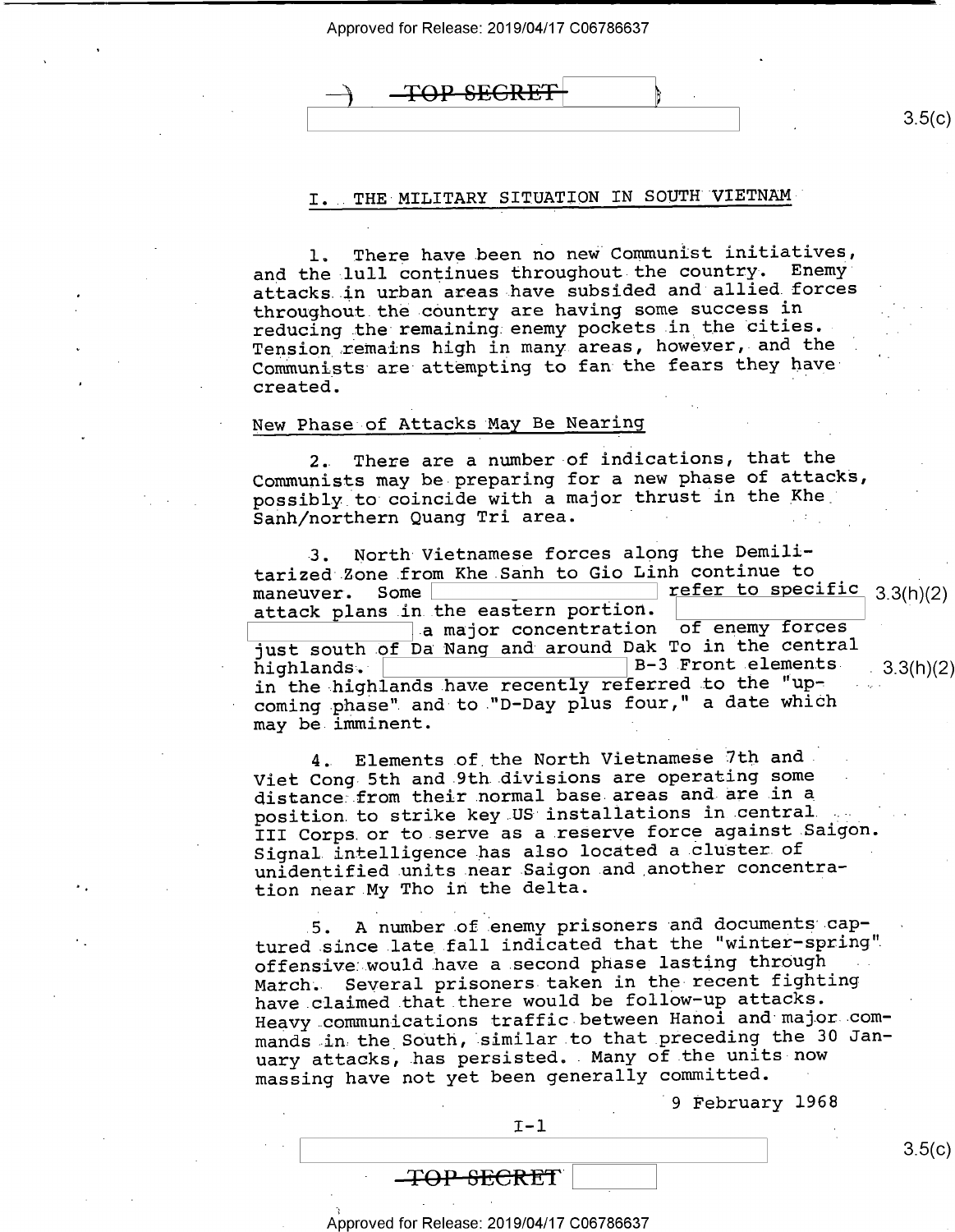

6. Except\_in the northern Quang-Tri area, the Communists are probably not in a position to repeat<br>the scope of their Tet effort. They may well conthe scope of their Tet effort. clude that the losses suffered so far outweigh the advantages of.pressing a-second phase. Nevertheless, it would appear to serve both their political and military objectives to keep up pressure, at least on selected military bases and cities, and to strike-before allied forces have sufficient time to disrupt their offensive plans.

# I Corps .

'/H

7. Following the heavy bombardment and ground assault on the Khe Sanh combat base and its defensive perimeter early on 8 February, the base received sporadic mortar fire through 9 February. West of the base, Special Forces elements withdrew from-the Lang Vei area, leaving it completely to the enemy.

8. Steps are being taken to clear the refugees of the Lang Vei fight from the area. The refugees include Laotians, Vietnamese, and mountain tribesmen as well as Vietnamese and Laotian troops. Some of the Laotians are being evacuated by air to Da\_ Nang, according to late reports.

9. There have been new reports of movements. of North Vietnamese tanks on the western portion of Route 9. US air strikes were directed against the vehicles.

F10. \ \_ <sup>V</sup><sup>V</sup> around the Khe Sanh area seem to reflect growing morale problems in some of the units there. Ac-<br>cording to  $\boxed{\phantom{\begin{bmatrix} 1 \end{bmatrix}}$  17 men deserted cording to  $\frac{1}{2}$  . Then deserted 3.3(h)(2) their units on 5 February, bringing the total number. of deserters to 73. The period of time and the units involved were not-disclosed. Included-in.this.total,' however, were platoon commanders and five radio opera-<br>tors, who took along 11 radios. tors, who took along 11 radios. that the "battalion was understrength."

9 February 1968

 $3.5(c)$ 

 $3.3(h)(2)$ 

 $3.3(h)(2)$ 

TOP-SECRET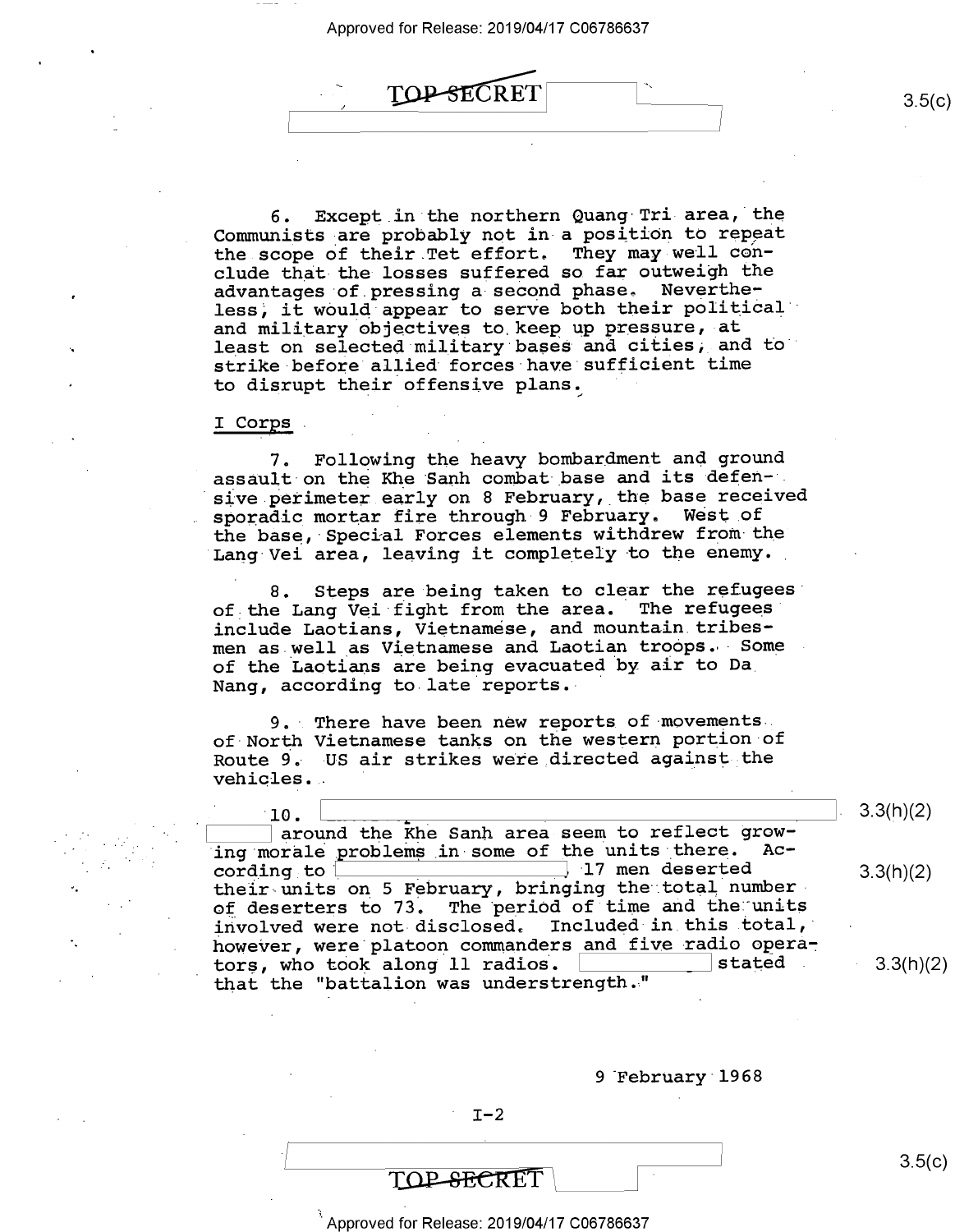**TOP-SECRET** 

ll. Heavy B-52 strikes throughout the area may have contributed to the hardships alreadyimposed by the difficult-living conditions, food problems, and the prolonged combat status of these. troops, .

12. In Hue, moderate to heavy enemy resistance continues. Communist forces still hold portions of Communist forces still hold portions of the citadel.. South of the Perfume River, US Marines reported that movement was easier on the 9th. South of Hue, a US convoy was ambushed on 7 February. Eleven of the 15 vehicles were damaged or destroyed. Enemy losses totaled 34 dead\_against 20 Americans killed and 39 wounded during a three—and-a-half hour battle.

-13. In the coastal flatlands of Quang Nam Province immediately south of Da Nang, a"US - South Vietnamese combined action platoon was attacked by an estimated 200 to 300 enemy troops on 8 February. Four US Army companies and one US Marine<br>company joined the battle in the afternoon. By nightfall the enemy had withdrawn leaving behind 152 bodies. American losses in the firefight totaled 15 killed and 63 wounded.

14. There appears to be a growing enemy threat to Da Nang. 'During the past week there. has been a clustering of North Vietnamese units in the area west and south of the base, between Da Nang and Hoi An. The entire North Vietnamese 2nd Division and the 31st Regiment and the 368B Artillery Regiment have been noted massing here for what may be a large-scale attack on the huge US air base and/or the city of Da Nang.

15. \ has established a forward command post in Phu Bai to take charge of allied forces in northern I Corps.

9 February 1968

 $I-3$ 

TOP SECRET

Approved for Release: 2019/04/17 C06786637

 $3.5(c)$ 

 $3.5(c)$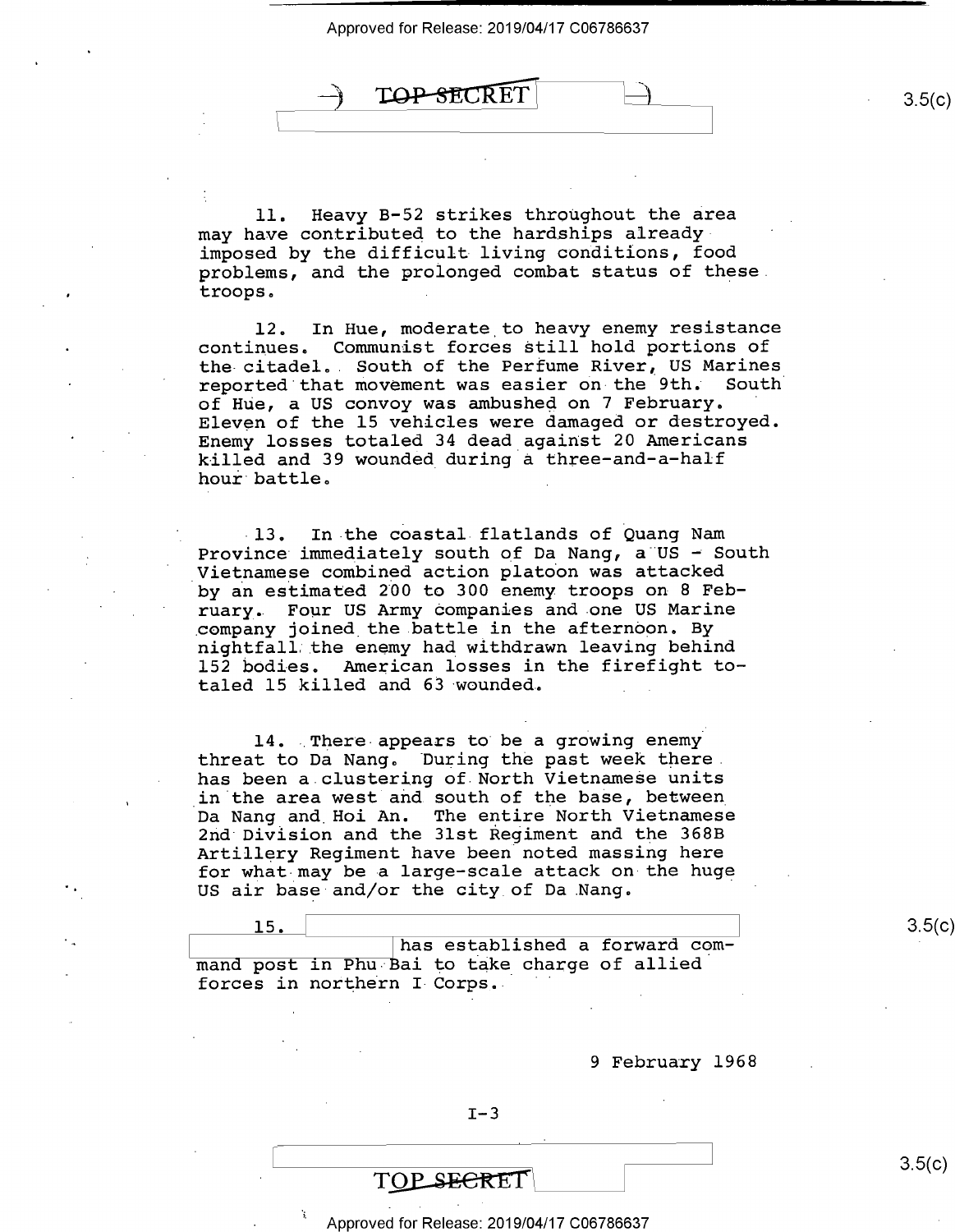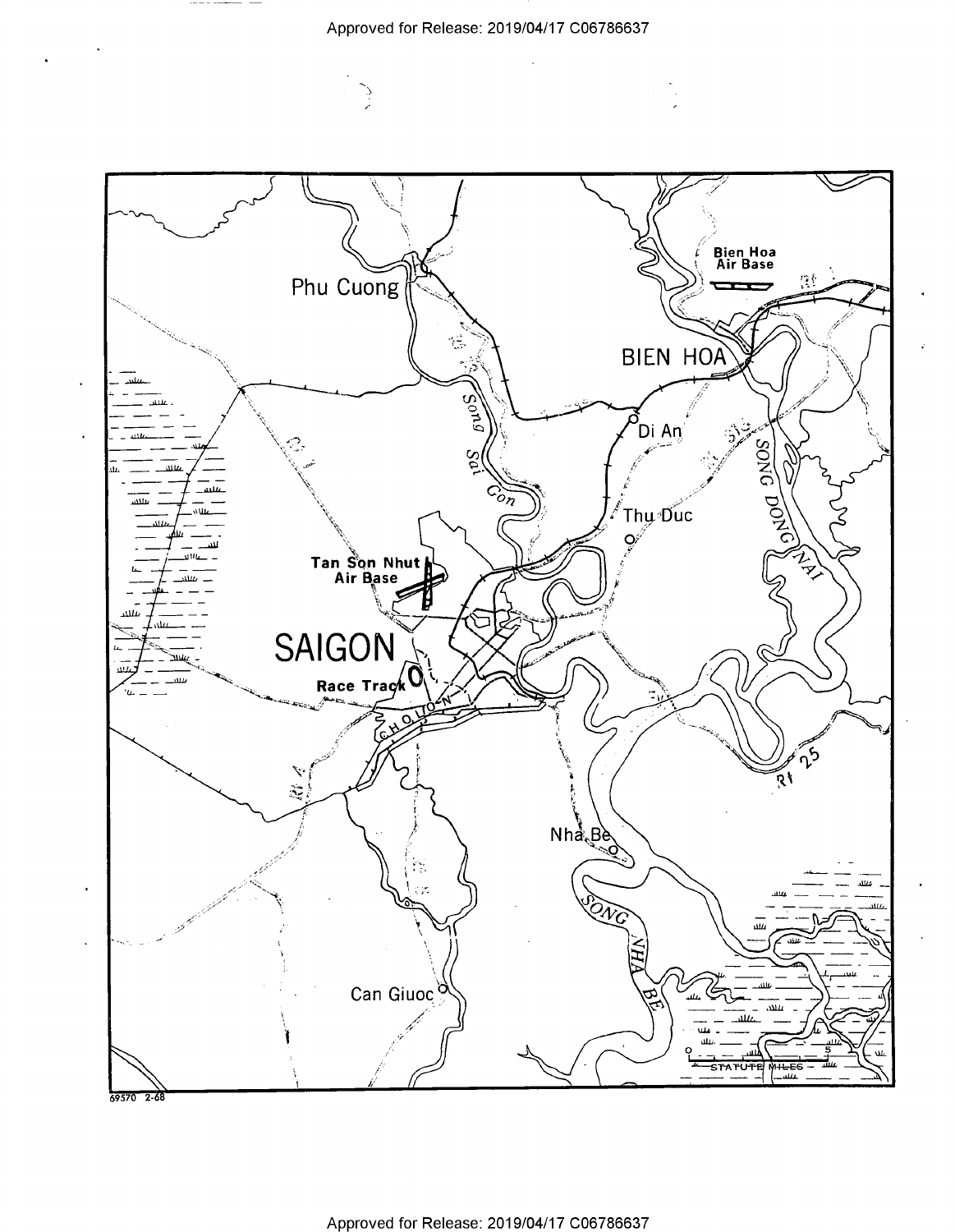# IOP-SECRET 3.5(c)

# Saigon and III Corps

20. The Communist threat in Saigon remains<br>serious. Sharp fighting continues, particularly Sharp fighting continues, particularly in the southwestern part of the city near the Cholon race track. The government force--SouthVietnamese rangers, Marines, paratroopers, and National Police--has been augumented by elements of the US 199th Light Infantry Brigade. The Communists appear to be trying to break out of the encirclement. Widespread fires were reported in the Cholon area and also in a warehouse complex near the Saigon port where some of the Viet-Cong withdrew during the night. Some fires were said to have been set by the Viet Cong to cover their escape; others probably were caused by heavy small—arms and rocket fire from both sides.  $\ddot{\phantom{0}}$ 

2l. The Viet Cong are apparently trying to establish strongpoints within the populated' suburbs just to the north of Saigon. American troops have made sweeps on all sides of the capital to head off Communist reinforcements. North of the city, US forces have reported moderate to heavy contact with possible elements of the Viet Cong 9th Division's 271st Regiment. Viet Cong 9th Division, north of Saigon, constitutes the major threat to the area.

22. A possible indication of renewed attacks in the Saigon area was contained in an  $\vert$  3.3(h)(2)

an unidentified unit had been considering the "additional task of attacks." In a possibly related development, 3.3(h)(2)

<sup>9</sup>February 1968

 $I-5$ 

# $\overline{\text{TOP} \cdot \text{SEERET}}$  3.5(c)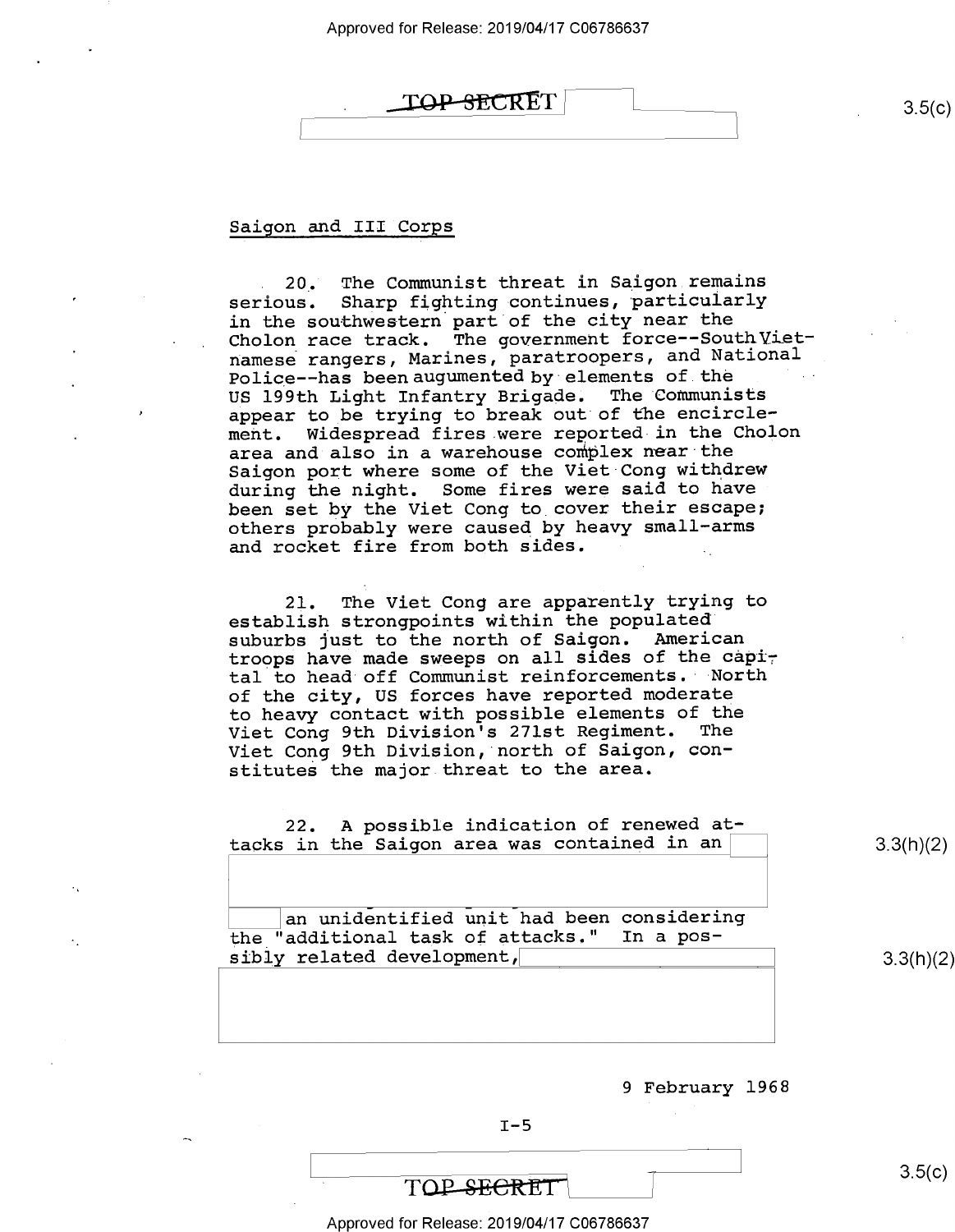TOP SECRET

23. Elsewhere in III Corps, except for a light mortar attack early on 9 February against Bien Hoa Air Base, no major enemy activity has been reported. There are reports, however, that Communist forces are arming and training montagnard tribesmen in Binh Long Province, in the area near Loc Ninh and An Loc. The tribesmen-are being told that they are to be.formed-into a "people's militia" to support the "popular groundswell" calling for the libera-tion of Binh Long by the Communists.

### IV-Corps

. 24. In the delta, South Vietnamese Army troops reported killing 131 Viet Cong and capturing 72 weapons in a battle yesterday 115 miles southwest of Saigon in Kien Giang Province;Government forces lost 21 killed and 71 wounded. "Elsewhere in IV \_ Corps, new large-scale attacks were reported, although there were incidents of light mortar and small-arms fire in.several provinces.

25. The situation is tense, however, and the people fear new attacks on a number of cities. In the capital of Bac Lieu\_Province, for example, there are-rumors among the local population that the town will be the-target of a Viet Cong ground attack by l5 February. In the Kien Giang provincial capital, there is uneasiness because of heavy Communist pressure on the outlying district towns.

26. Since the first attacks of the Tet of-fensive, there have been widespread reports from the delta indicating that the Communists are deliberately trying to maintain tension in-population centers.- The Viet Cong have threatened new attacks in many areas and have attempted to intimidate peopleiby.saying that they will retaliate against those who helped the-government during the recent fighting.

<sup>9</sup>February l968\_

J

 $I-6$ 

## Approved for Release: 2019/04/17 C06786637

TOP SECRET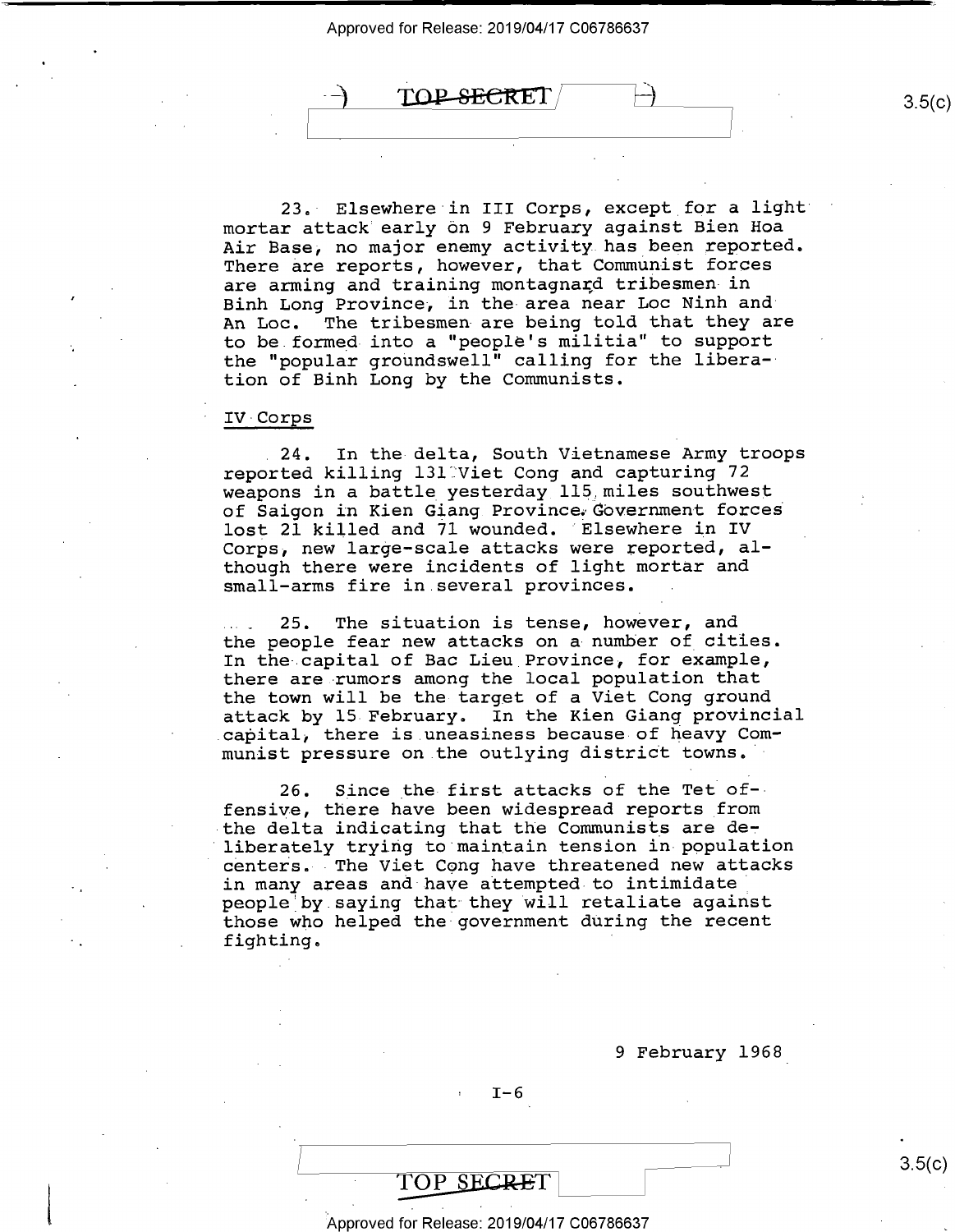$\overline{\phantom{a}}$  -  $\overline{\phantom{a}}$ 

 $3.5(c)$ 



69568 2-68 CIA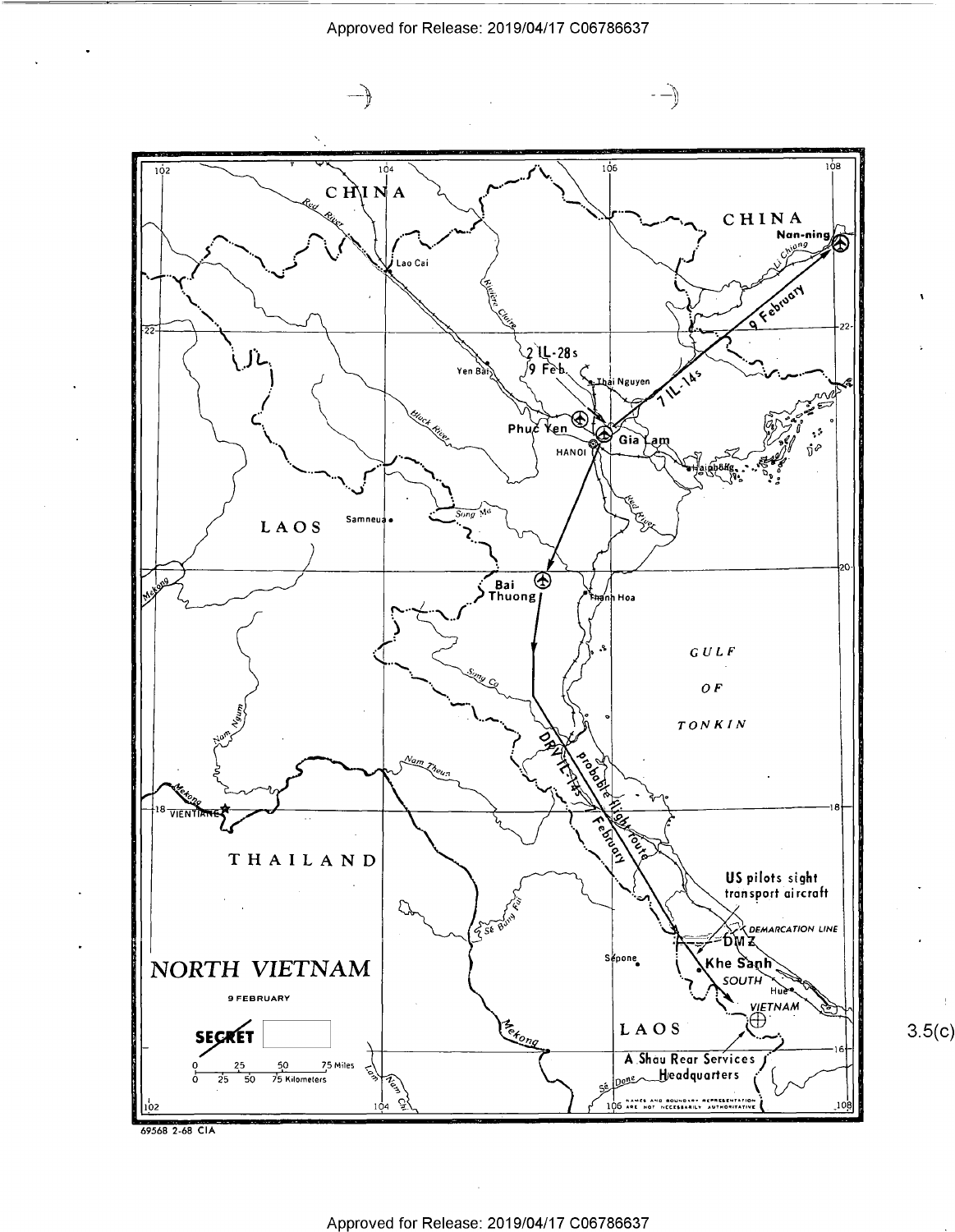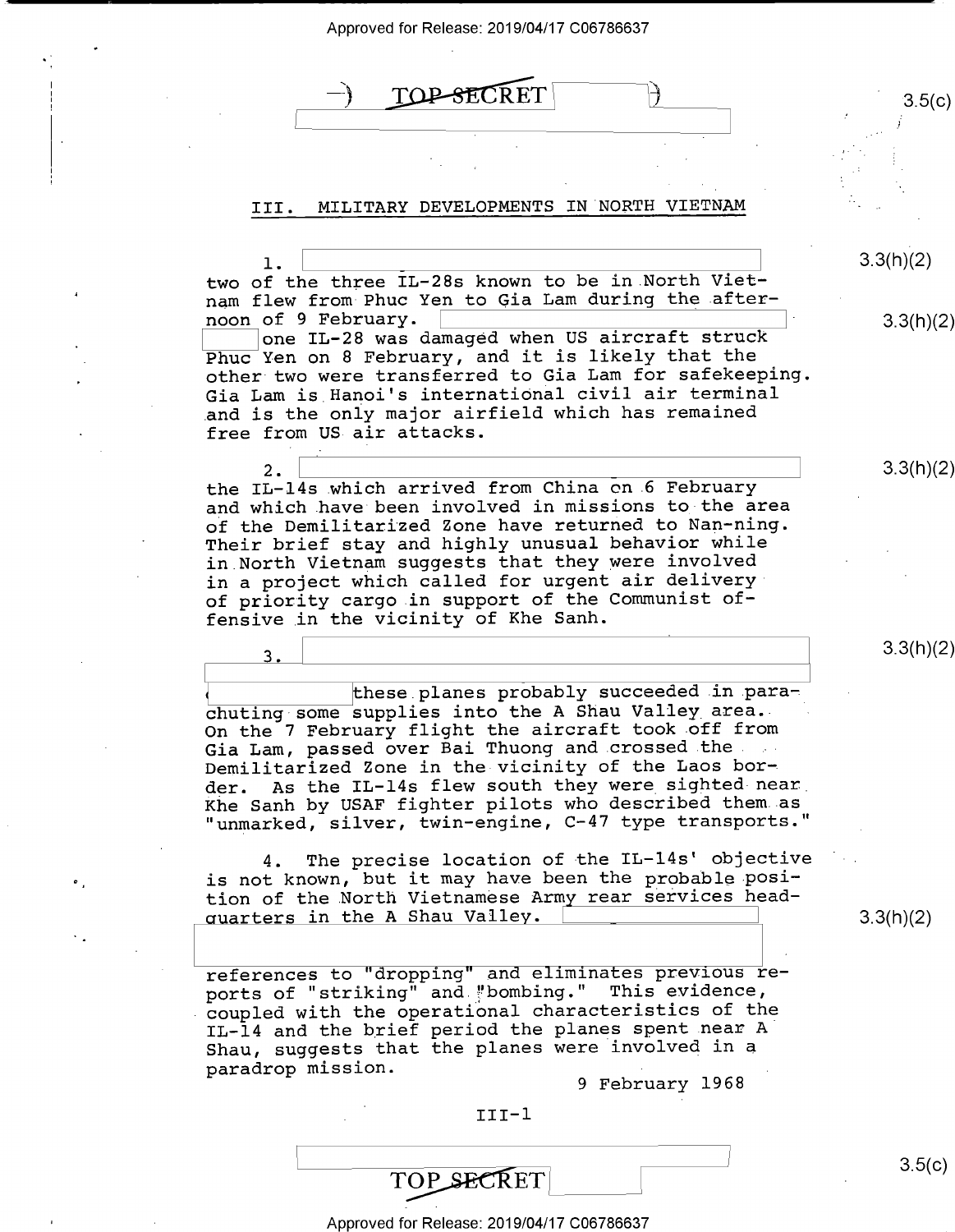$\frac{100}{500}$  secreti  $\frac{1}{200}$  3.5(c)

' /

5. Not all of the IL-14s were successful in completing their mission on 7 February, which may explain the flight of two additional IL-14s belowthe Zone on the following day.

the forrowing day.  $\frac{1}{2}$  at least two planes could not find the probable drop zone because of bad weather. A third IL-14 was hit by ground fire from a Communist unit near Lang Vei. near Lang .Vei. ' ' <sup>3</sup>

a fire was started in its left engine. This aircraft made an emergency landing at Bai Thuong where it rendezvoused with an LI-2 transport which carried "four airplane mechanics" from Gia Lam.

6. The cargo delivered to the A Shau Valley area by the IL-14s is not known. The relatively small capacity of the IL-14 and the limited number of missions flown suggests that it must have been of limited volume and high importance. Repeated\_bombard ment of Communist positions around Khe Sanh by B-52s apparently has deprived several.units—-including the-Khe Sanh Area Front—-of key equipment and personnel. It is possible that the IL-14s were involved in replenishing essential items such as communications gear or specially trained individuals.

9 February l968

 $III-2$ 

Approved for Release: 2019/04/17 C06786637

 $\frac{1}{2}$  3.5(c)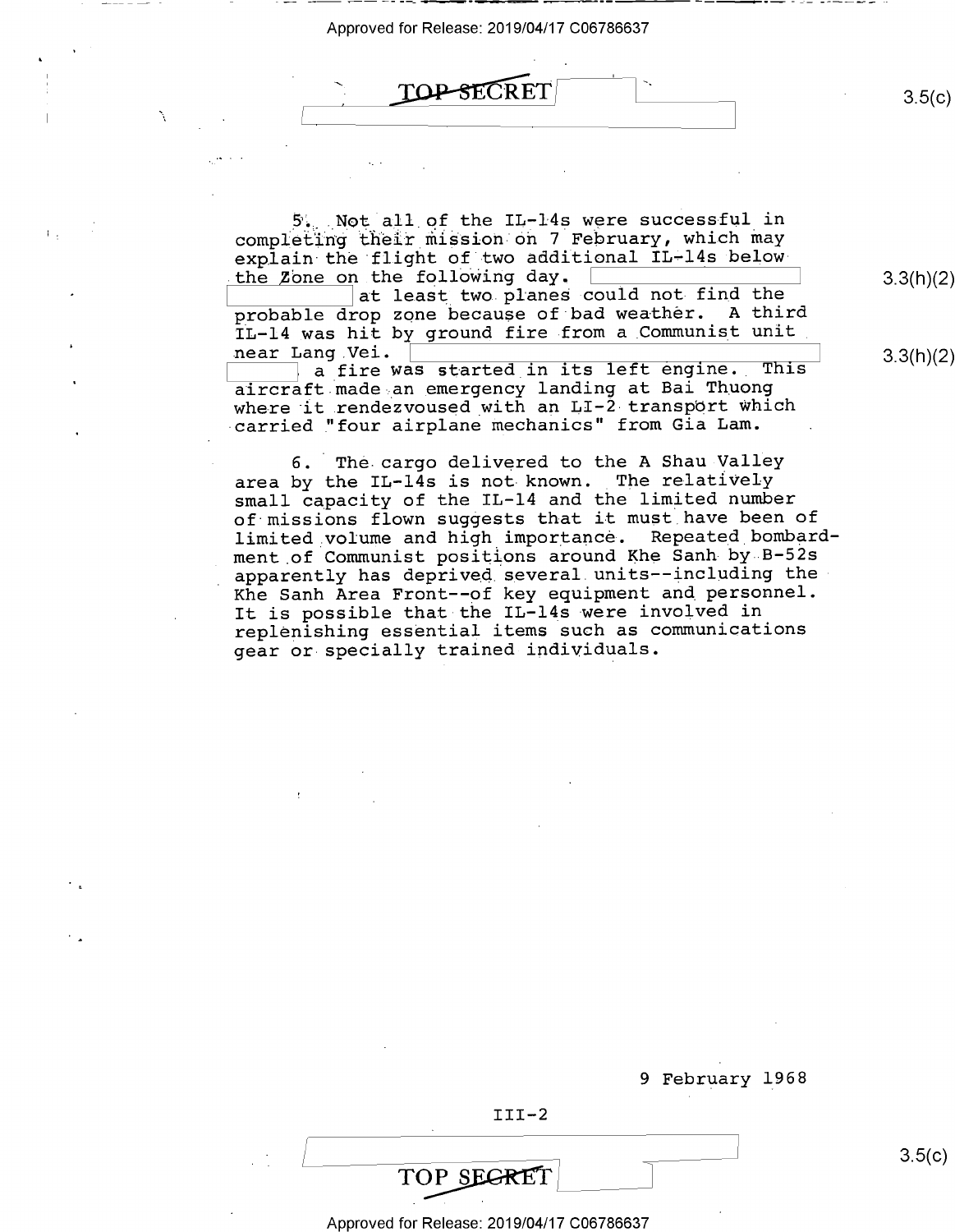$TOP$  secret  $\qquad \qquad$  3.5(c)

IV. OTHER COMMUNIST MILITARY DEVELOPMENTS 1. There is nothing of significance to report.

9 February 1968

 $IV-1$ 

'i

TOP SECRET

7)

.i

Approved for Release: 2019/04/17 C06786637